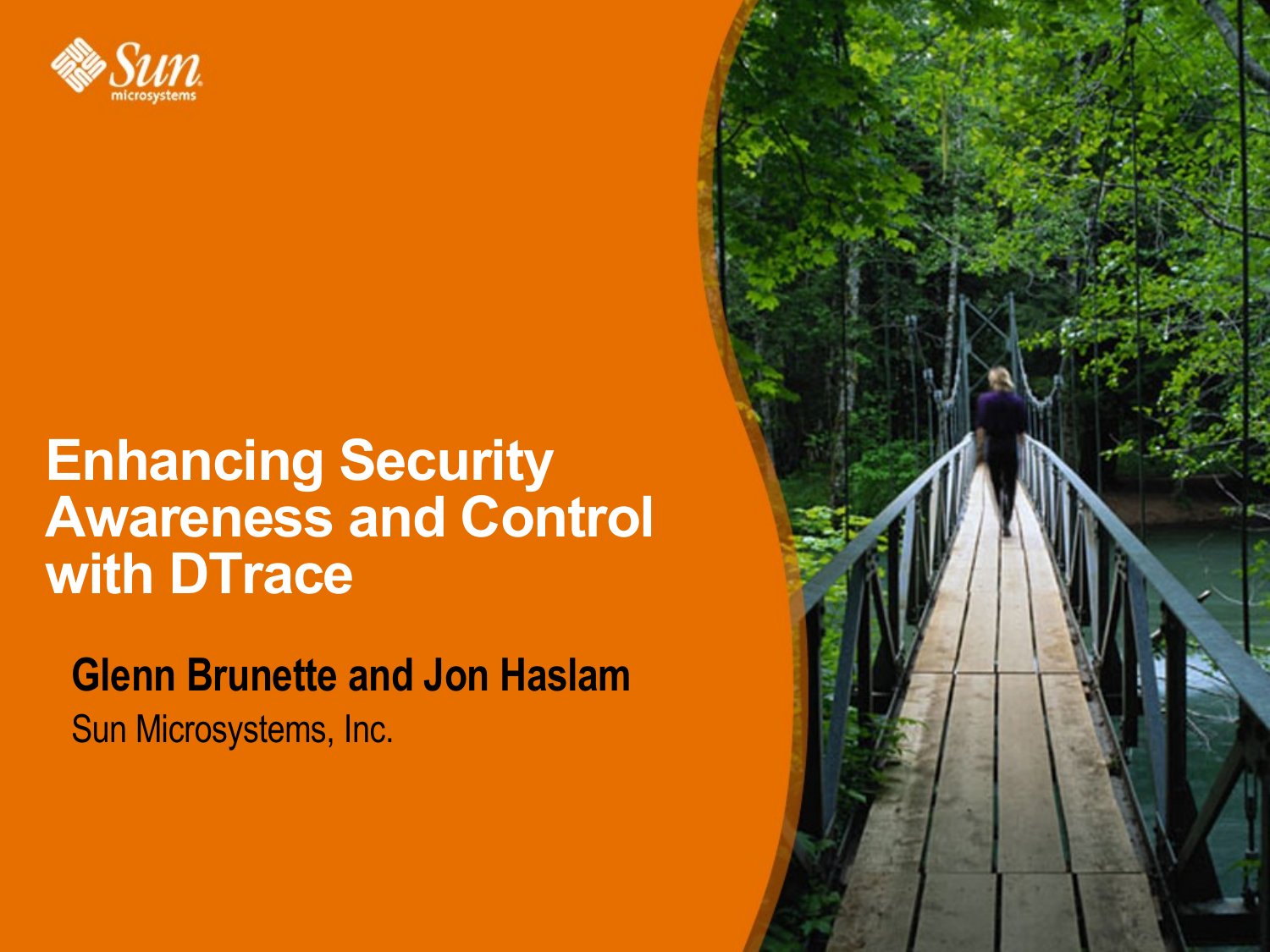

## **Agenda**

- Solaris 10 Security Controls
- **Solaris Auditing**
- DTrace && Security
- **DTrace Security Examples**
- **DTrace Security Integration**
- **DTrace Security Automation**
- **References**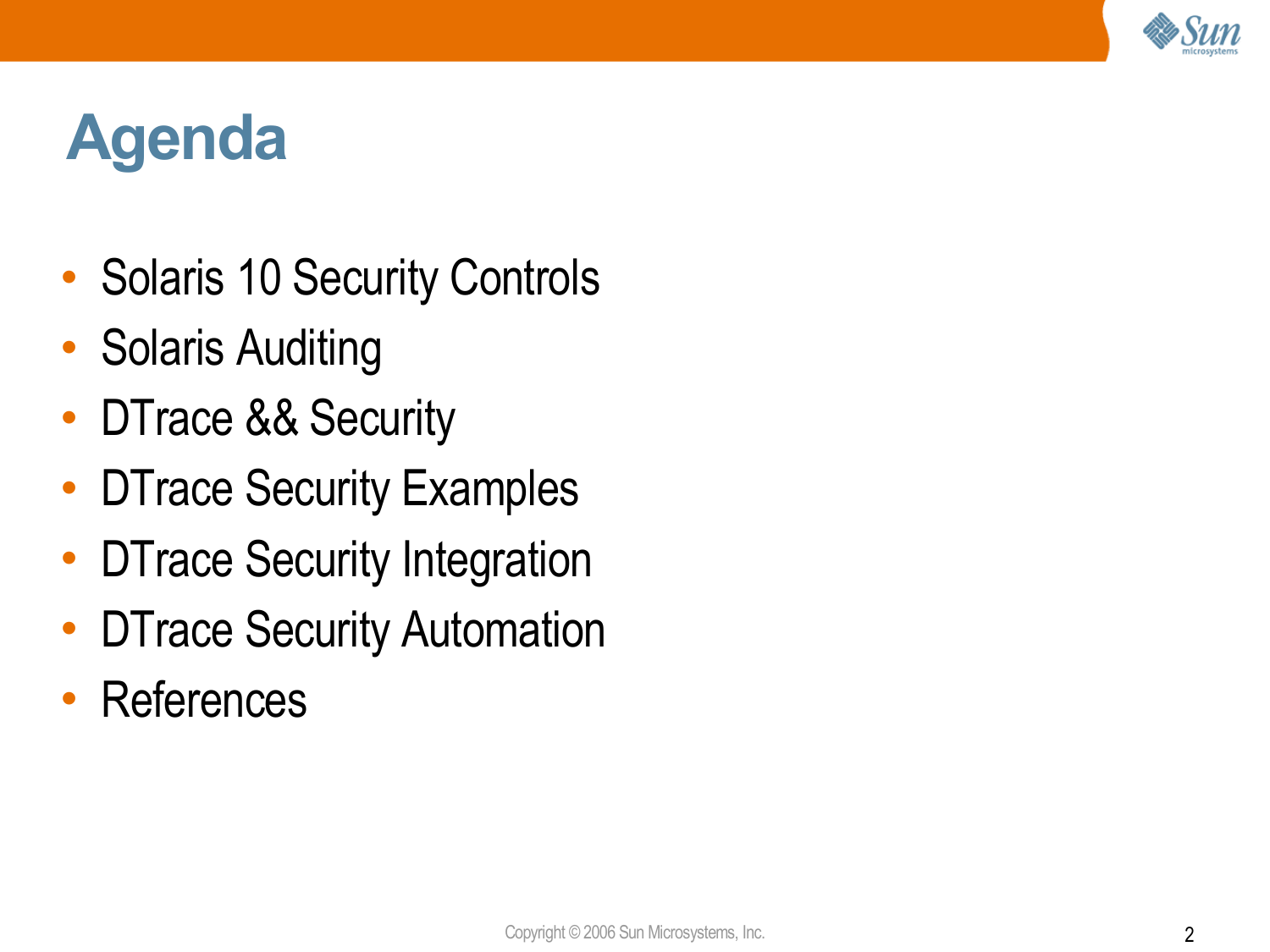

## **Solaris 10 Security Controls**



Reduced OS Installation Profiles

"Secure by Default"

User Rights Management

Process Rights Management

PAM, SMF, Crypto. Framework

Zones, ZFS, ACLs

IPFilter, TCP Wrappers

SSH, Kerberos, IPsec

Trusted Extensions

BART, sfpDB, Solaris Auditing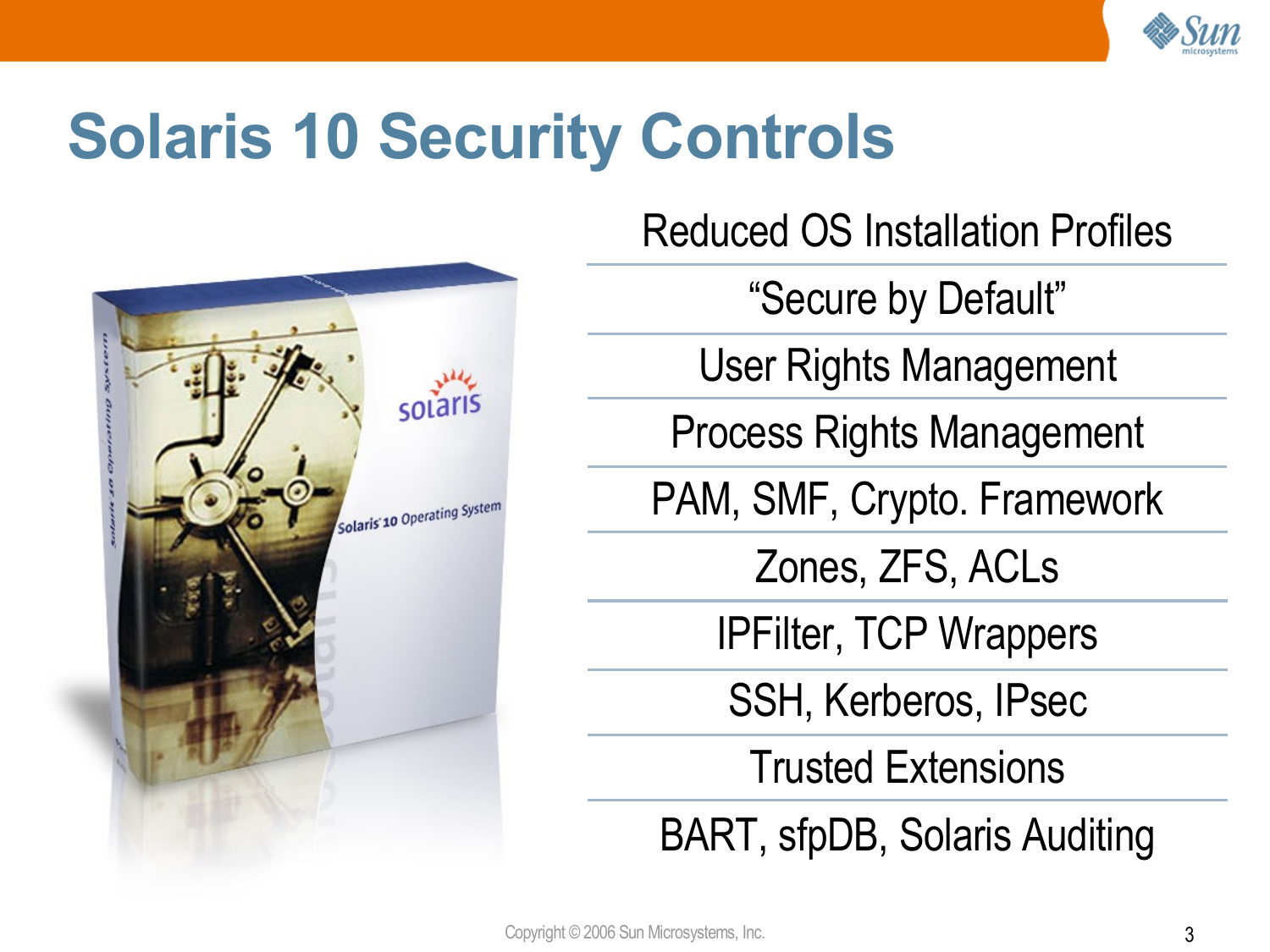

## **Solaris Auditing (In a Nutshell)**

- Implements in-kernel detection and logging of administrative actions, user events and system calls.
- Groups individual audit events into "classes" that can be audited for success, failure or both.
- Supports both global and per-user audit policies as well as "global" or "per-zone" audit policies.
- Generates binary audit trail files that can be converted to both text or XML and can also deliver audited events to SYSLOG.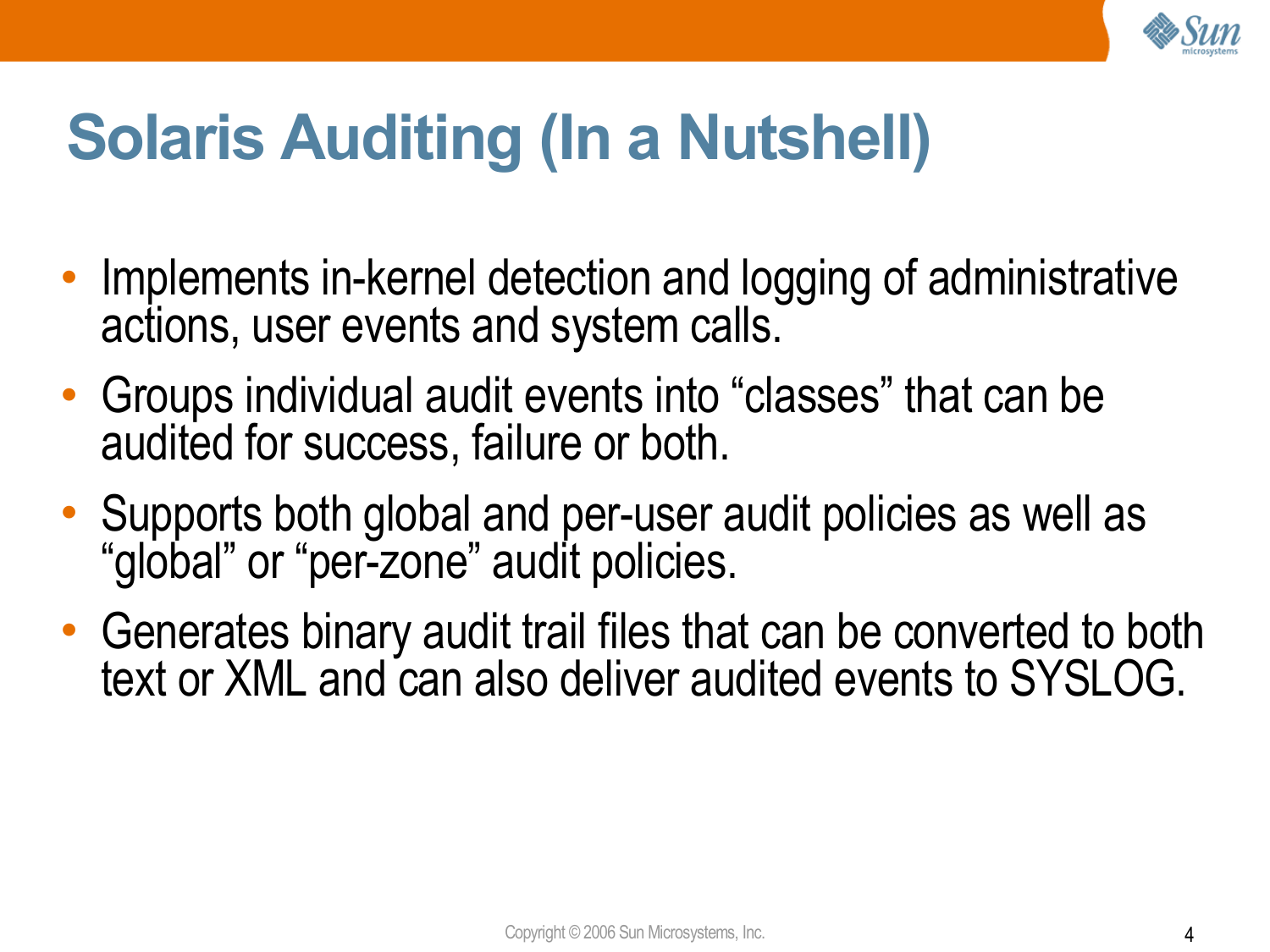

### **Solaris Auditing Example**

\$ **auditreduce -m AUE\_su -r joe | praudit -s** file, 2005-04-12  $07:25:06.000 -04:00$ , header,97,2,**AUE\_su**,,**10.8.31.9,2005-04-12 07:28:30.220 -04:00** subject, joe, joe, other, joe, other, 1834, 3097759606, 12114 **22 10.9.1.3** text,bad auth. for user **roleB** return,failure,2

Example taken from the Sun BluePrint: Enforcing the Two-Person Rule Via Role-based Access Control in the Solaris 10 OS, <http://www.sun.com/blueprints/0805/819-3164.pdf>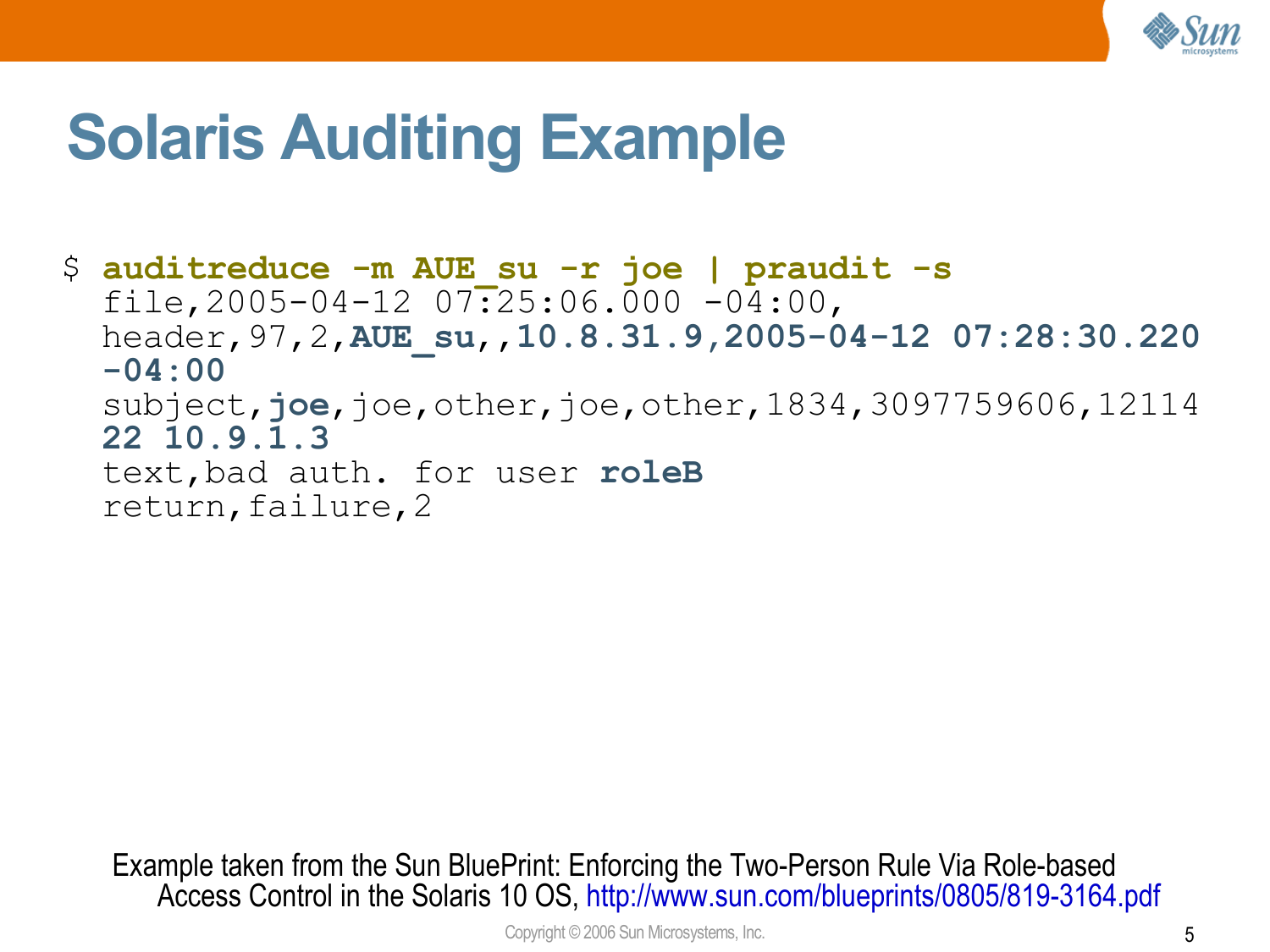

## **Solaris Auditing Challenges**

- Availability of good analysis and reporting tools.
	- > Commercial (few and expensive) or "roll your own"
- Level of granularity with respect to audited events.
	- > Global or per-user configurations
	- > Audited events are all or nothing
- Reboot required to (initially) enable Solaris auditing.
- Failure to properly define an audit context can break things or cause events to not be reflected in audit trails.
	- > e.g., OpenSSH versus cron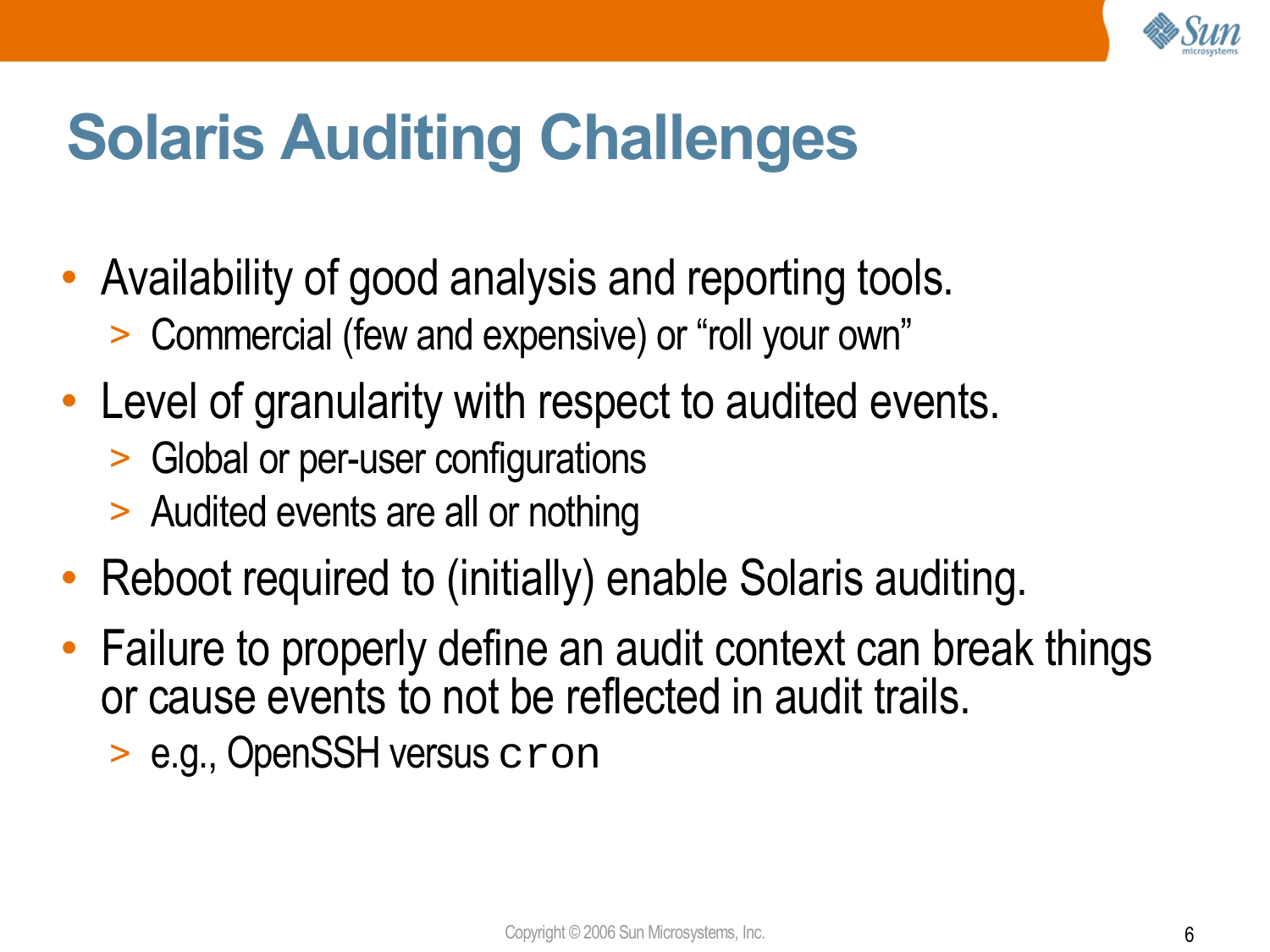

### **DTrace to the rescue!**

- DTrace has great properties for monitoring security events:
	- > Everything that happens on a system can be observed.
	- > Monitoring configuration can be dynamically yet safely selected.
	- > Rich language and API is used to define what should be monitored.
	- > Level of granularity is often limited only by your imagination.
- DTrace is not for the faint of heart:
	- > Requires intimate knowledge of implementation details.
	- DTrace will often require wrappers and/or post-processing.
- but, DTrace does provide functionality otherwise not available!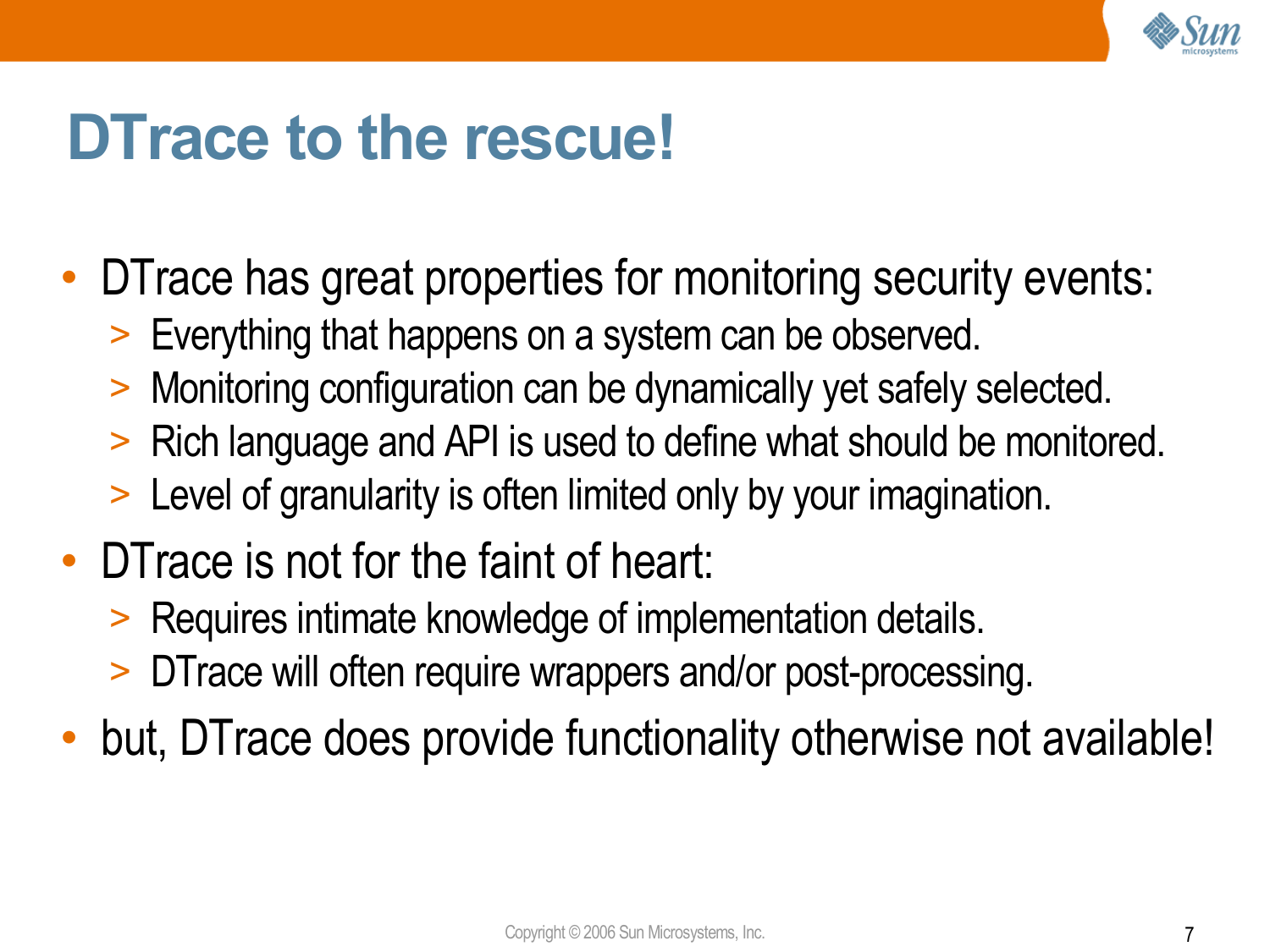

### **DTrace Destructive Actions**

- DTrace was designed as an observation tool. > It was never meant for active system control.
- DTrace does support destructive operations:
	- > Requires use of the **-w** option.
	- > **stop**, **raise**, **breakpoint**, **panic**, **chill**, etc.
- DTrace does support indirect actions as well: > **system("...")**
- WARNING: system() action is not synchronous w.r.t enabling!
	- > Processed at user level and bounded by the **switchrate** tunable
	- > It is therefore not reliable enough for security control.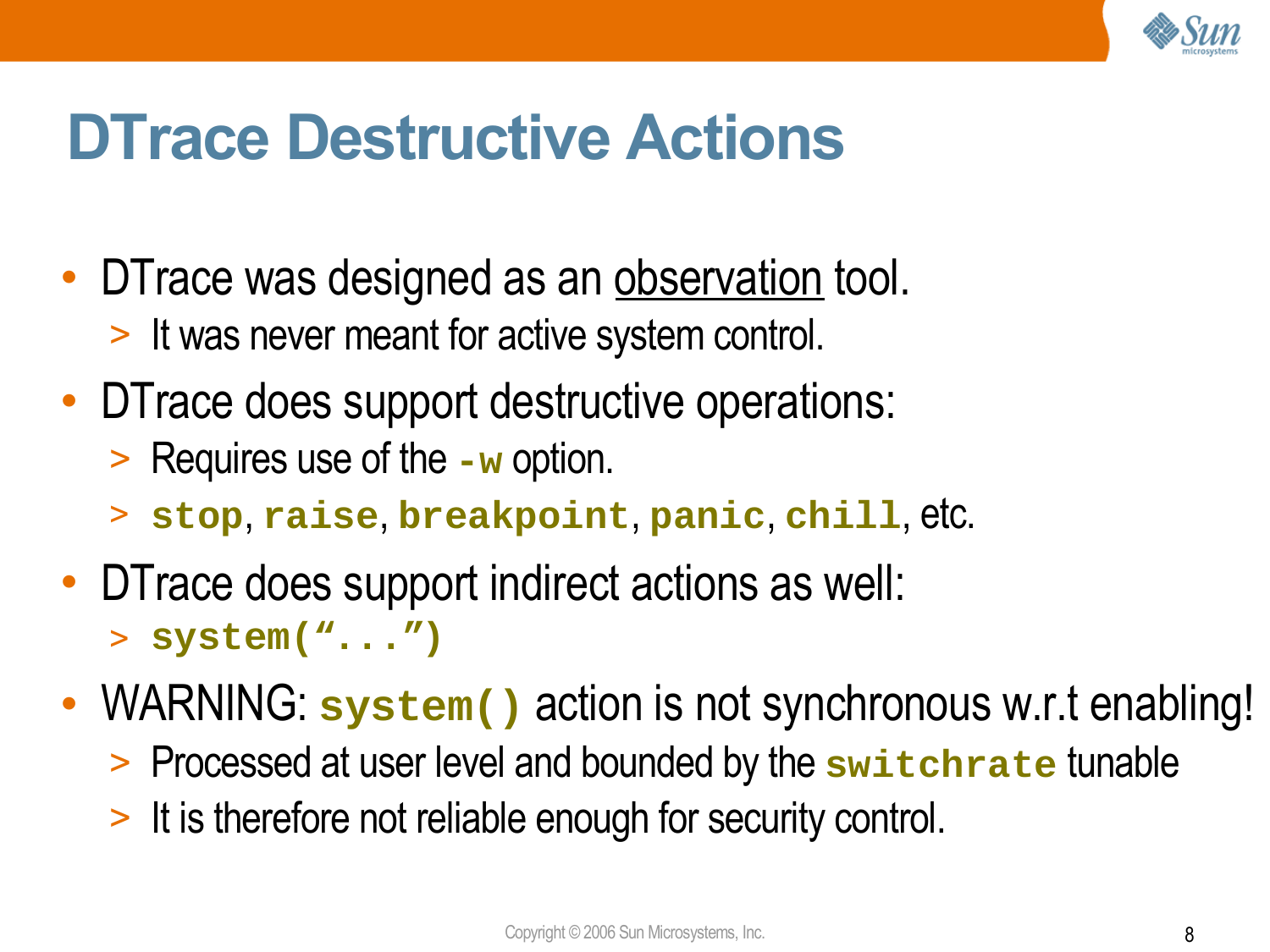

### **DTrace Security**

- DTrace requires the use of privileges:
	- > **dtrace\_kernel** Allows DTrace kernel-level tracing.
	- > **dtrace\_proc** Allows DTrace process-level tracing. Allows process-level tracing probes to be placed and enabled in processes to which the user has permissions.
	- > **dtrace\_user** Allows DTrace user-level tracing. Allows use of the syscall and profile DTrace providers to examine processes to which the user has permissions.
- DTrace can optionally be used in a Solaris zone:
	- > Solaris 10 11/06 or newer using the **limitpriv** keyword in zonecfg(1M). **dtrace\_kernel** is prohibited however.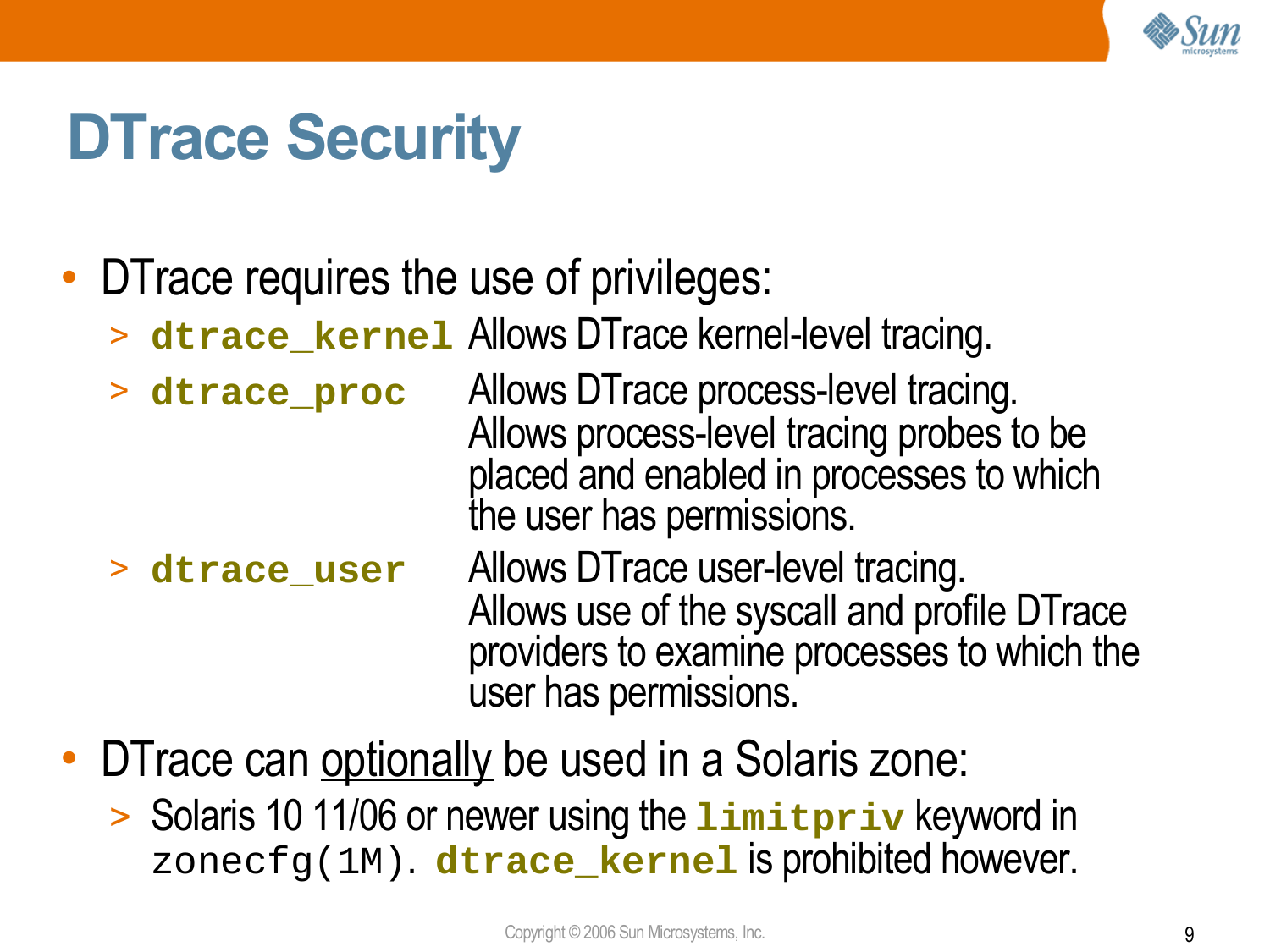

# DTrace Security Monitoring Examples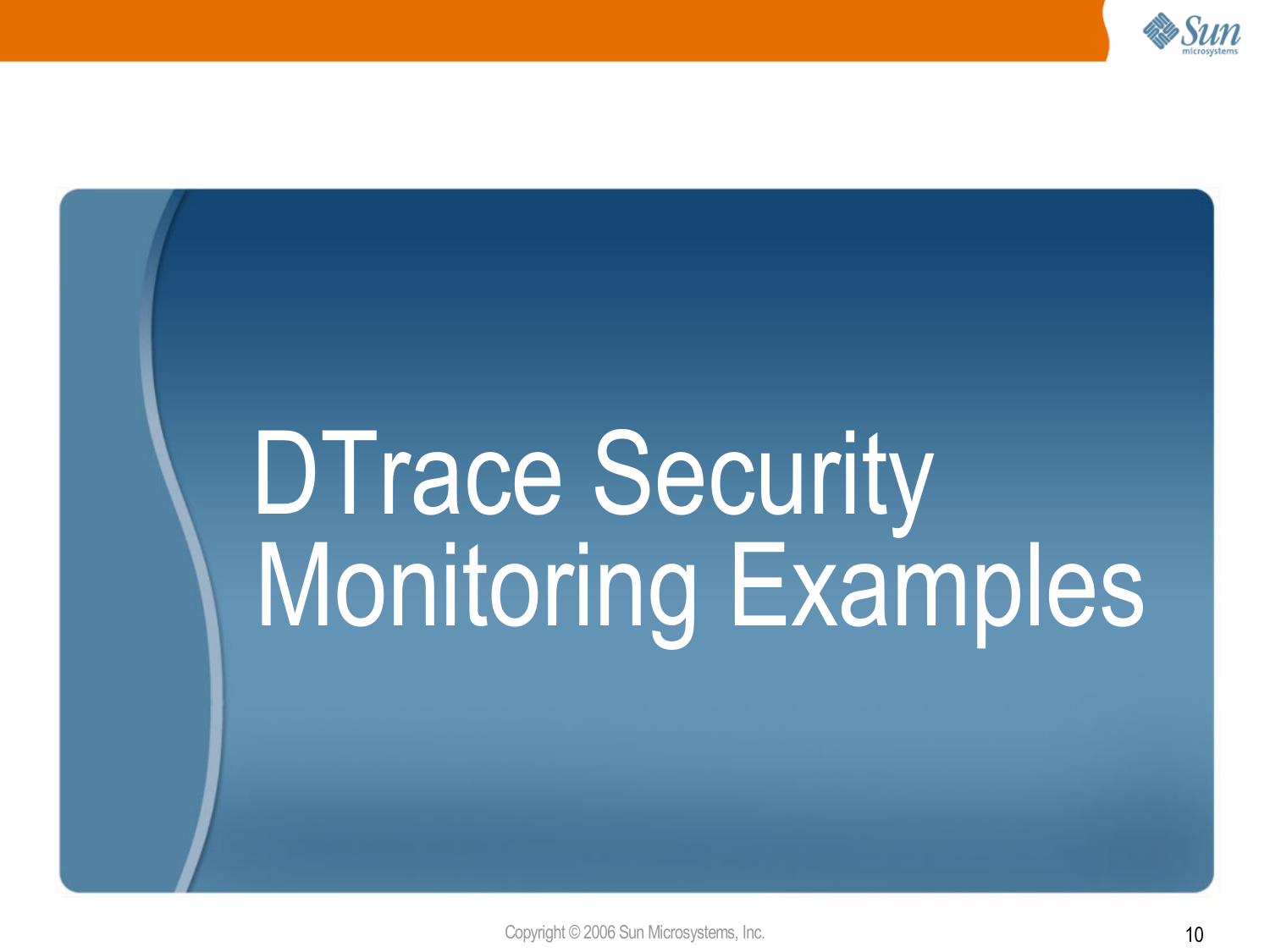

### **Caveats and Warnings**

**The following slides illustrate how a variety of common security monitoring problems can potentially be solved using DTrace.**

**All of the solutions and code that will be discussed are representative samples only and not in any way guaranteed to be complete or customer-ready.**

**Your mileage may vary. Void where prohibited by law. Blah blah blah...**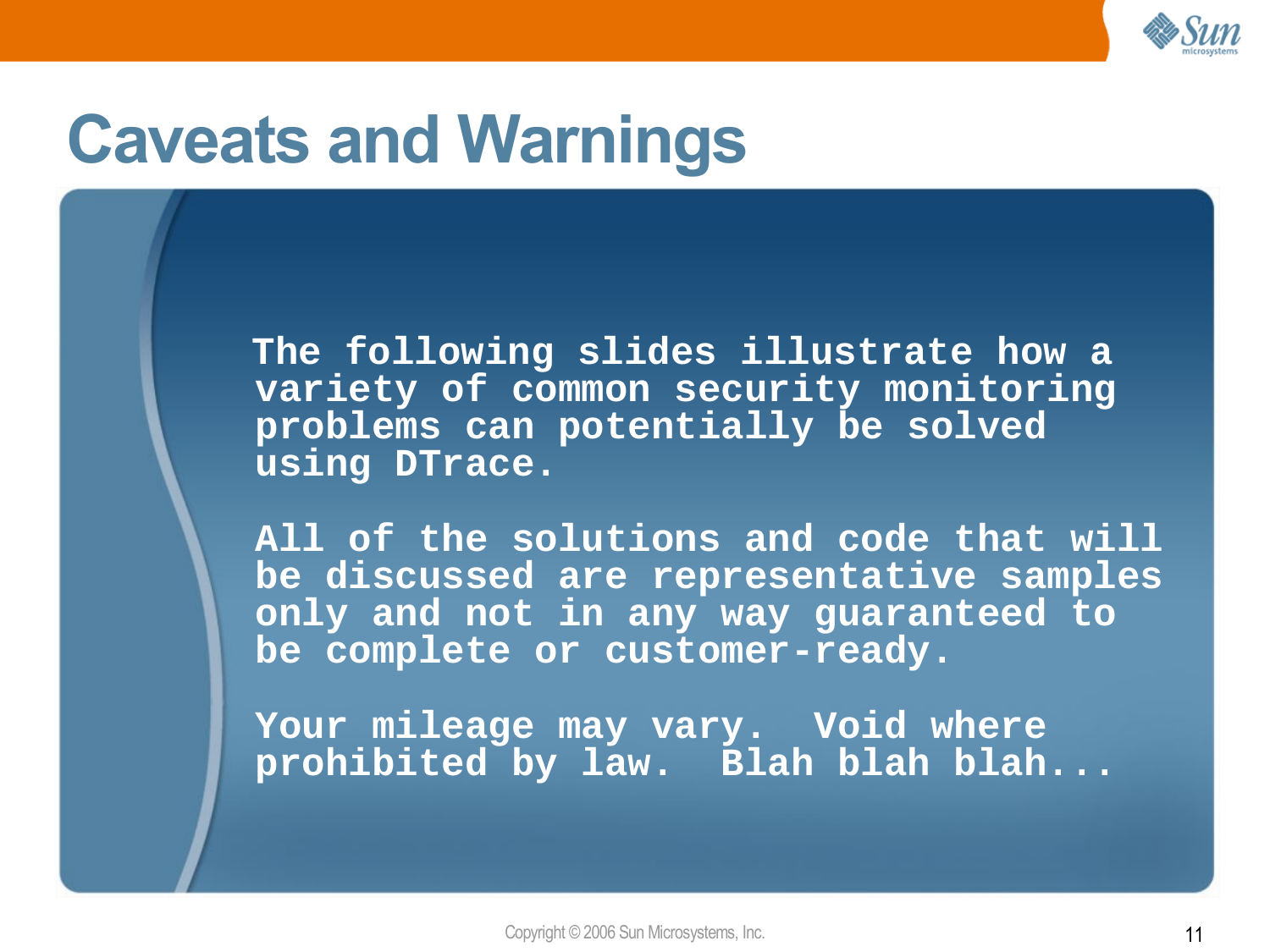

#### **DTrace Security Example #1** Solaris Privilege Profiling

- What and why?
	- > Understand what processes are asserting what privileges.
	- > Develop baselines to limit privileges used by services.
		- > Using a baseline, privileges can be limited with RBAC, SMF, etc.

#### • How?

- > **sdt:::priv-ok** Privilege is successfully asserted.
- > **sdt:::priv-err** Privilege is not successfully asserted.
- Caveats and restrictions?
	- > Global Zone only.
- Special thanks:
	- > Darren Moffat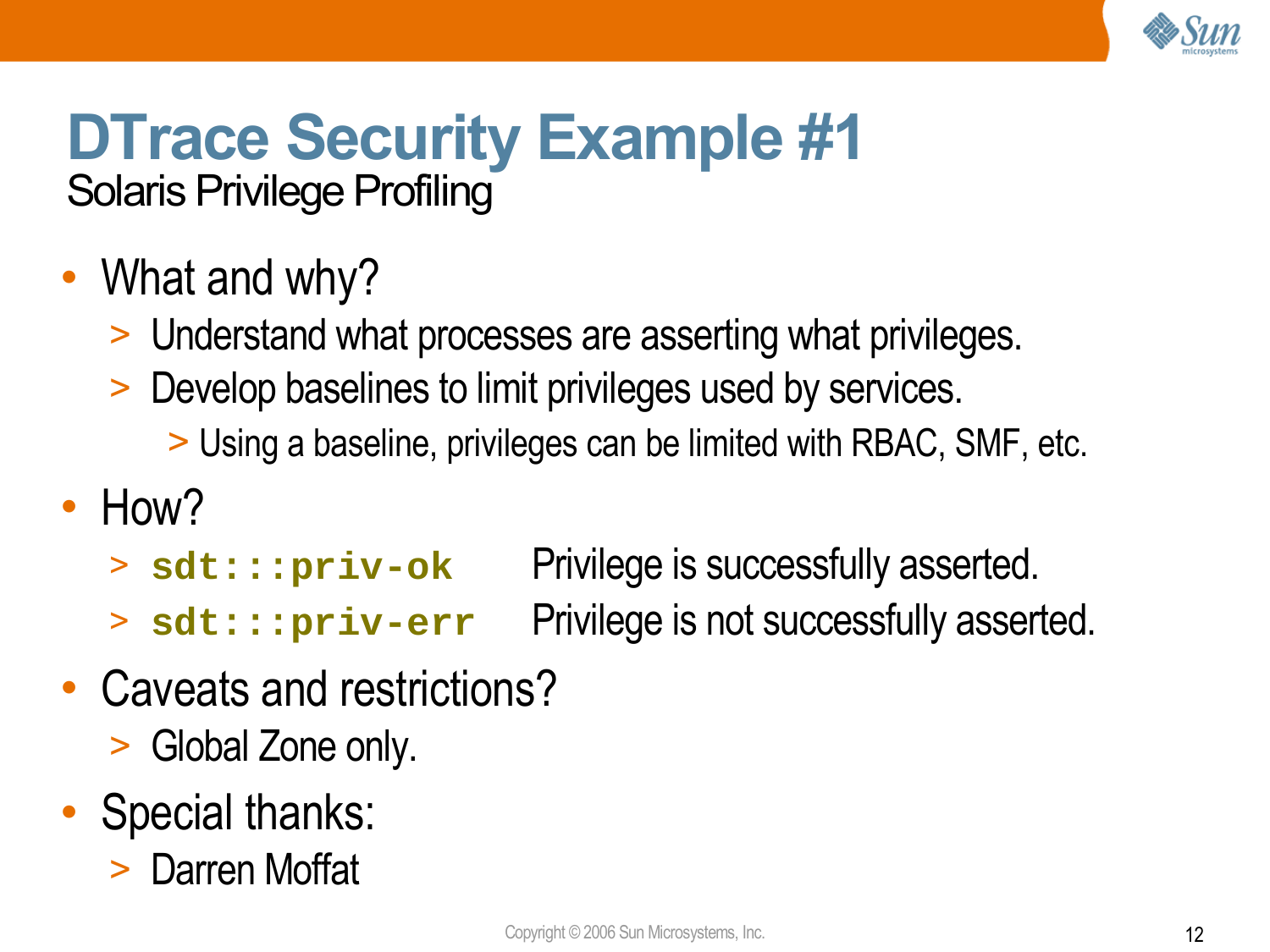

## **Solaris Privilege Profiling**

web\_svc zone: # **svcadm disable apache2**

- global zone: # **privdebug.pl -v -f -n httpd**
- web\_svc zone: # **svcadm enable apache2**
- global zone:[output of privdebug command]

| STAT        | TIMESTAMP       | PPID         | PID. | PRIV <sub>.</sub> | $\rm CMD$ |
|-------------|-----------------|--------------|------|-------------------|-----------|
| <b>USED</b> | 273414882013890 | 4642         | 4647 | net privaddr      | httpd     |
| <b>USED</b> | 273415726182812 | 4642         | 4647 | proc fork         | httpd     |
| <b>USED</b> | 273416683669622 | 1            | 4648 | proc fork         | httpd     |
| <b>USED</b> | 273416689205882 | 1            | 4648 | proc fork         | httpd     |
| <b>USED</b> | 273416694002223 | $1^-$        | 4648 | proc fork         | httpd     |
| <b>USED</b> | 273416698814788 | $1 -$        | 4648 | proc fork         | httpd     |
| <b>USED</b> | 273416703377226 | $\mathbf{1}$ | 4648 | proc fork         | httpd     |

#### **privdebug.pl is available from the OpenSolaris Security Community:** <http://www.opensolaris.org/os/community/security/>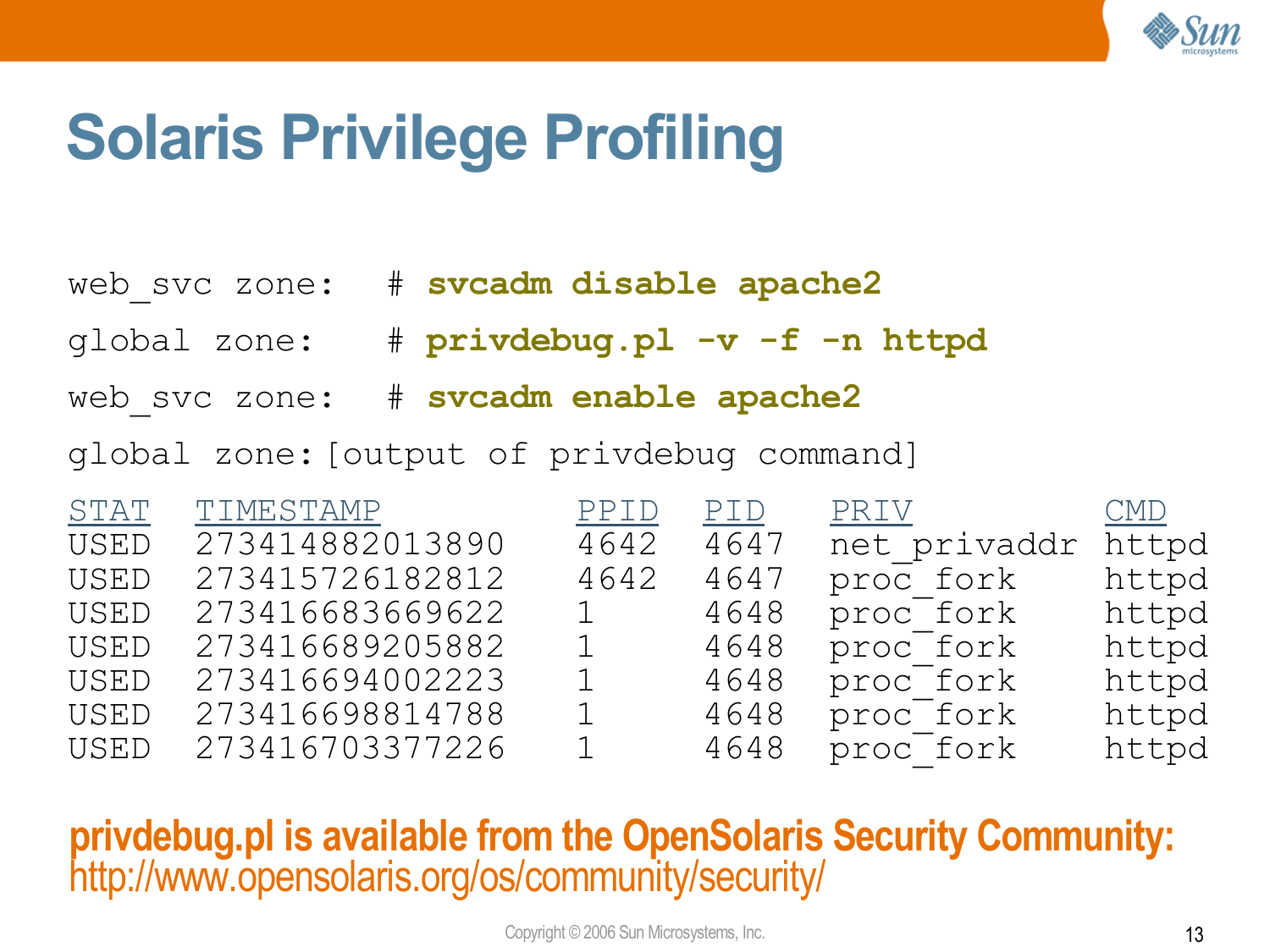

## DTrace Example #1 NTP Privilege Profiling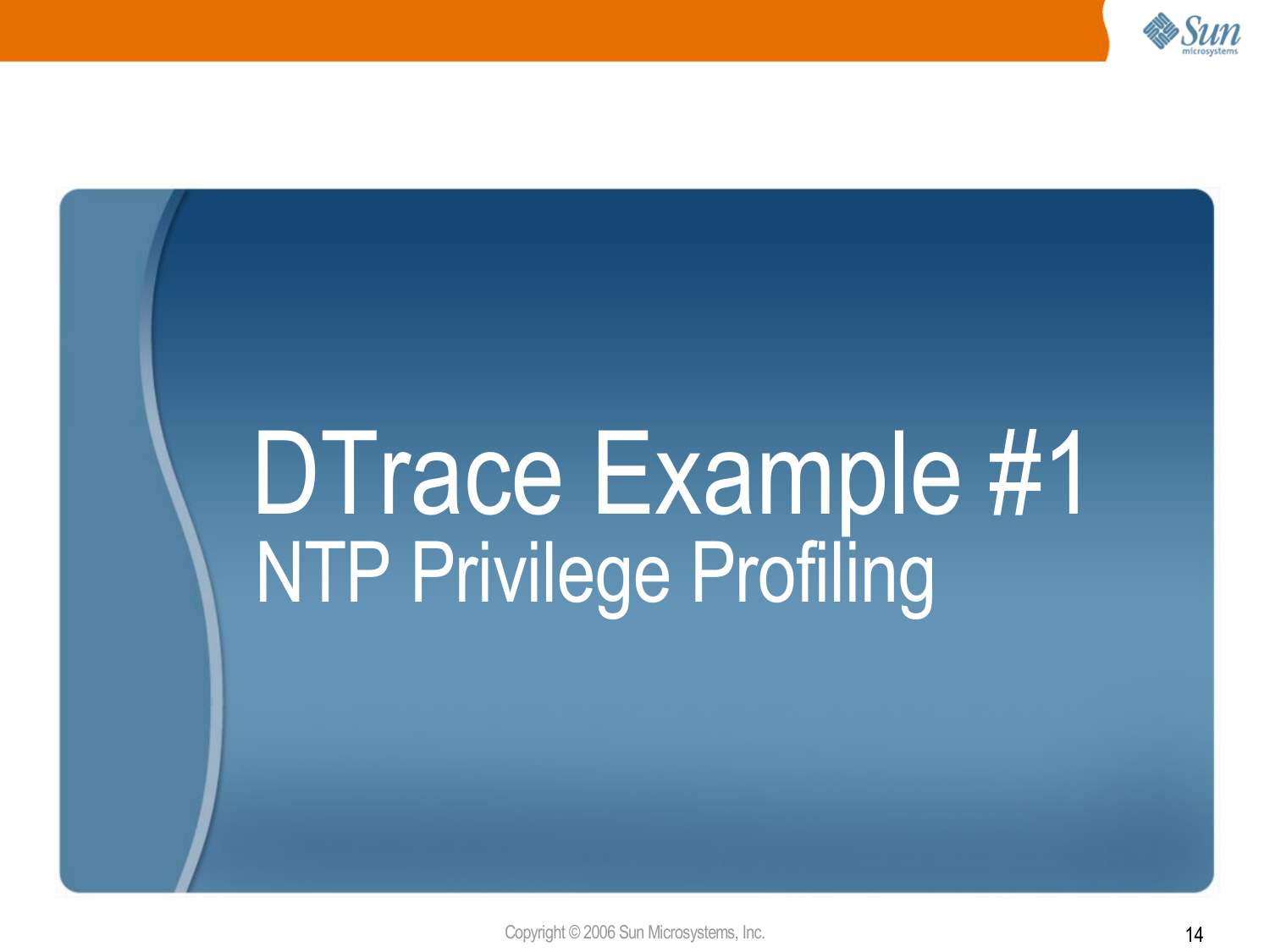

#### **DTrace Security Example #2** Keystroke Logging

- Background:
	- > Neither Solaris Auditing nor RBAC provide a way to log keystrokes.
	- > Privileged users may require greater amounts of oversight.
- How?
	- > **syscall::read:{entry|return}**
	- > **syscall::write:{entry|return}**
- Caveats and restrictions?
	- > None
- Special thanks:
	- > Brendan Gregg (e.g., **shellsnoop**)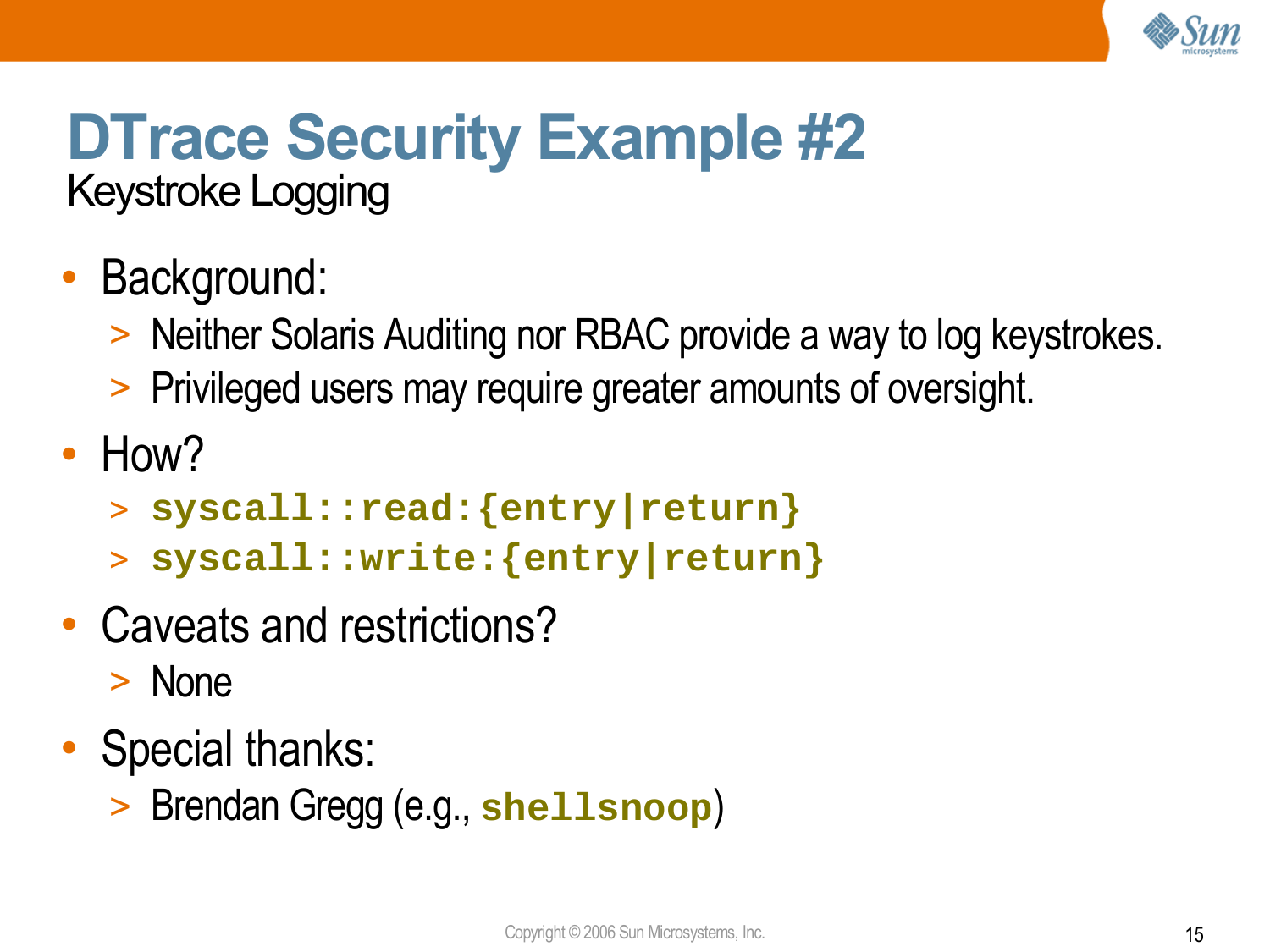

## DTrace Example #2 Keystroke Logging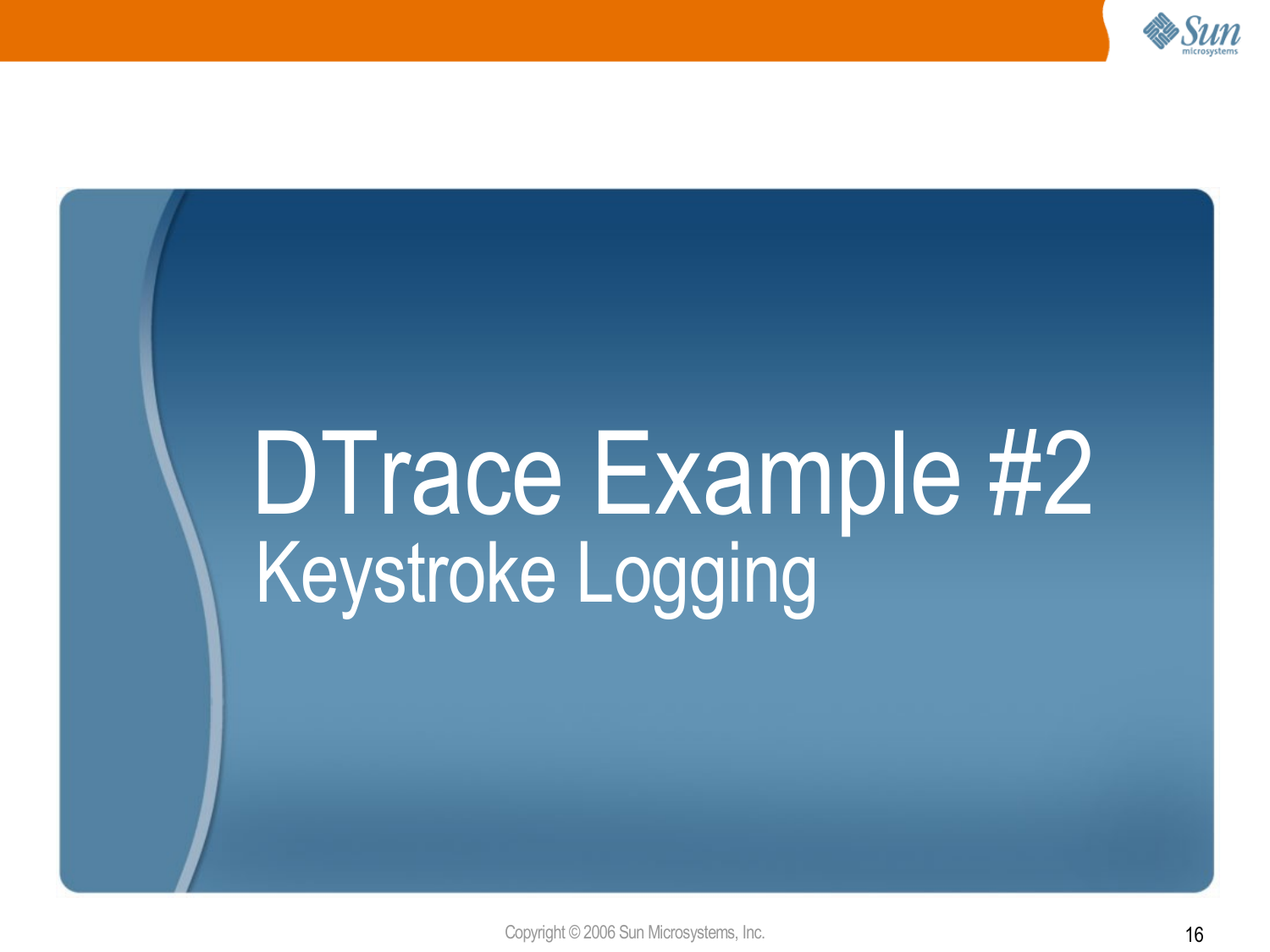

#### **DTrace Security Example #3** Specific File Access Detection

- Background:
	- > Solaris auditing will audit every file and directory access matching a given audit event (e.g., read, write, execute, etc.)
	- > There is no way to specify which files you are interested in.
- How?
	- > **syscall::open:{entry|return}**
	- > **syscall::open64:{entry|return}**
- Caveats and restrictions? > None
- Special thanks:
	- > Brendan Gregg (e.g., **opensnoop**)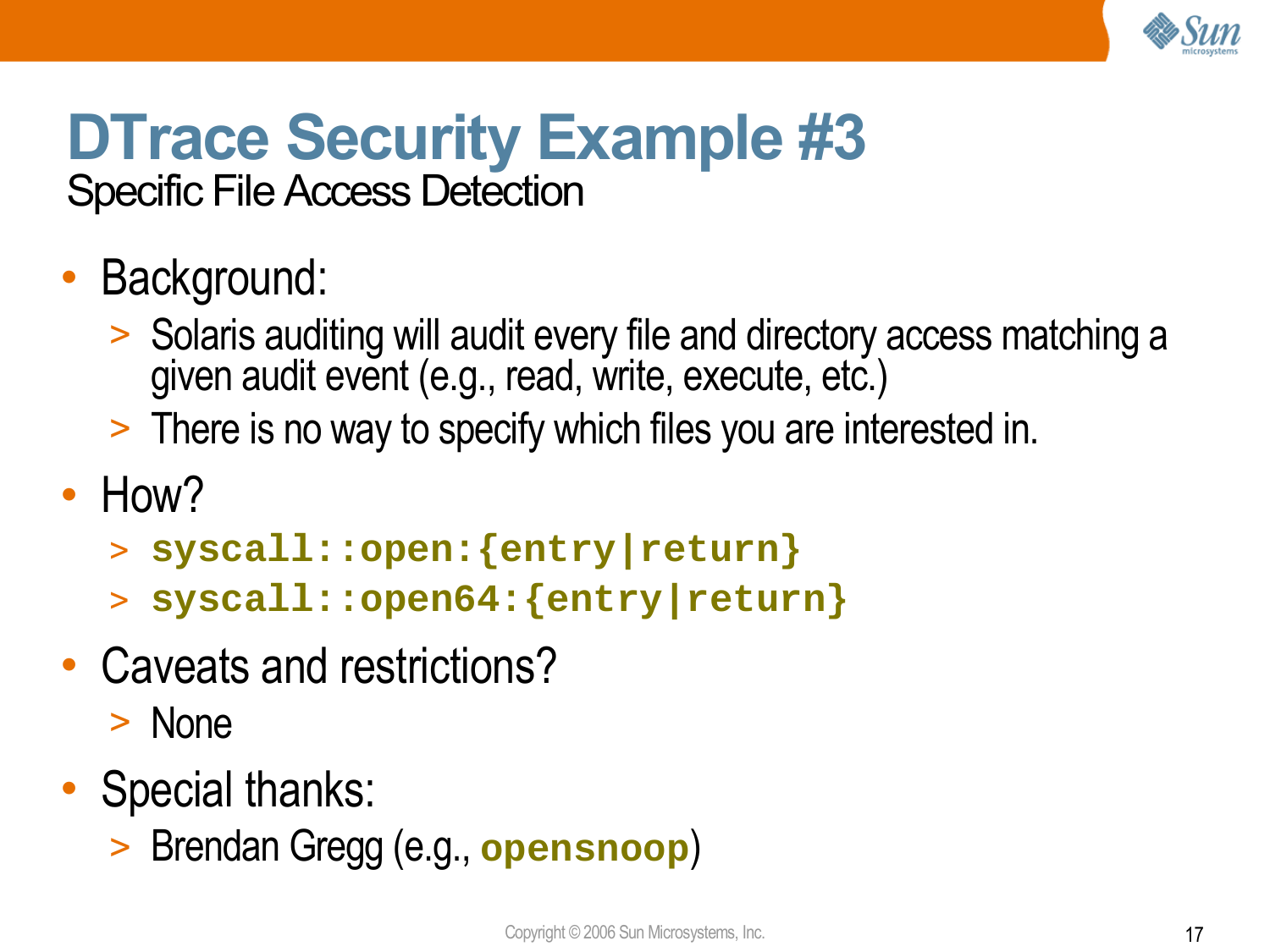

## DTrace Example #3 File Access Detection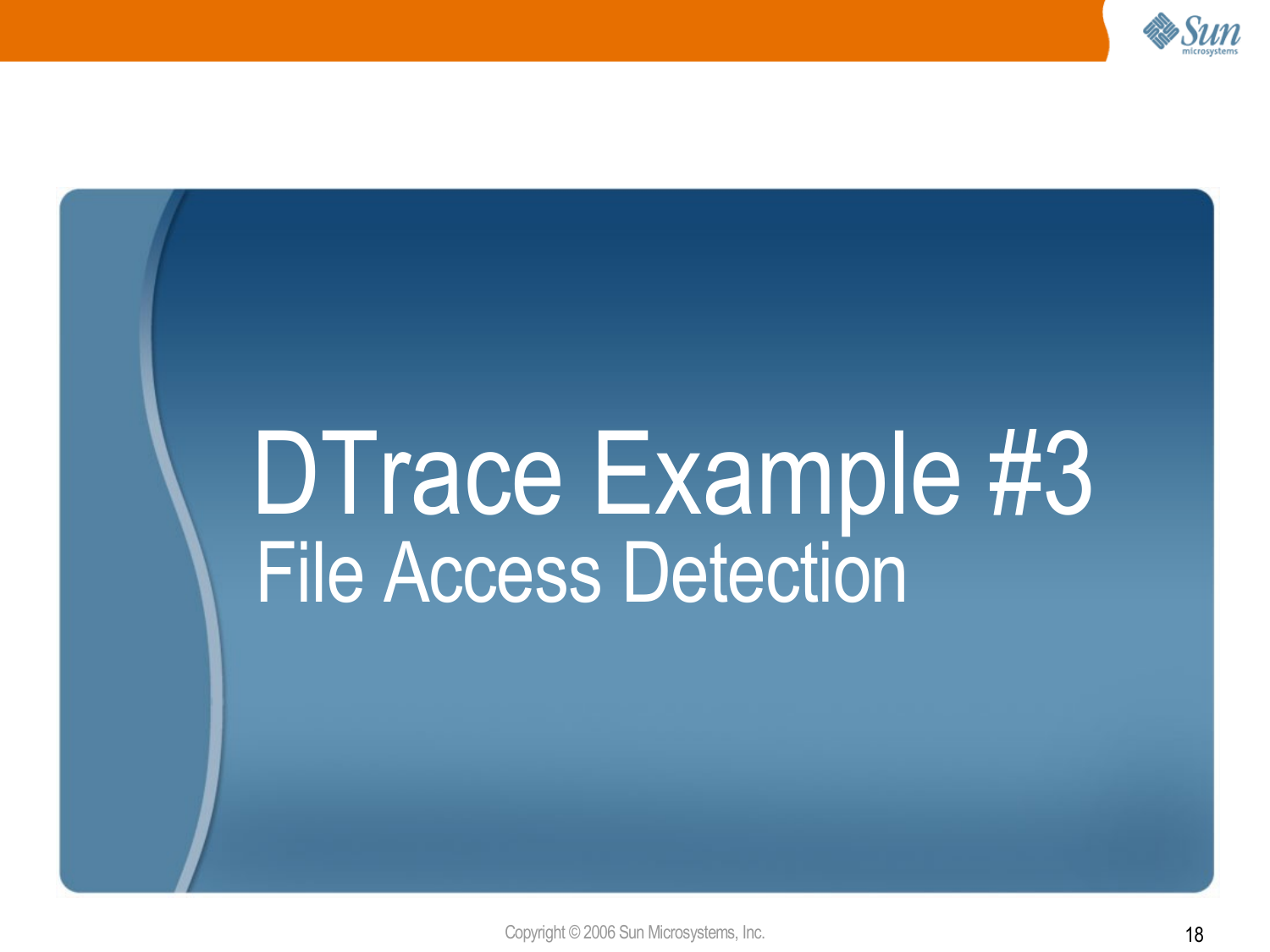

#### **DTrace Security Example #4** Auditing Specific Group Actions

- Background:
	- > Solaris auditing can only monitor on a global or per-user basis.
	- > Specific groups of users may warrant additional monitoring.
- How?
	- > **fbt:genunix:execsetid:{entry|return}**
- Caveats and restrictions?
	- > Global Zone only.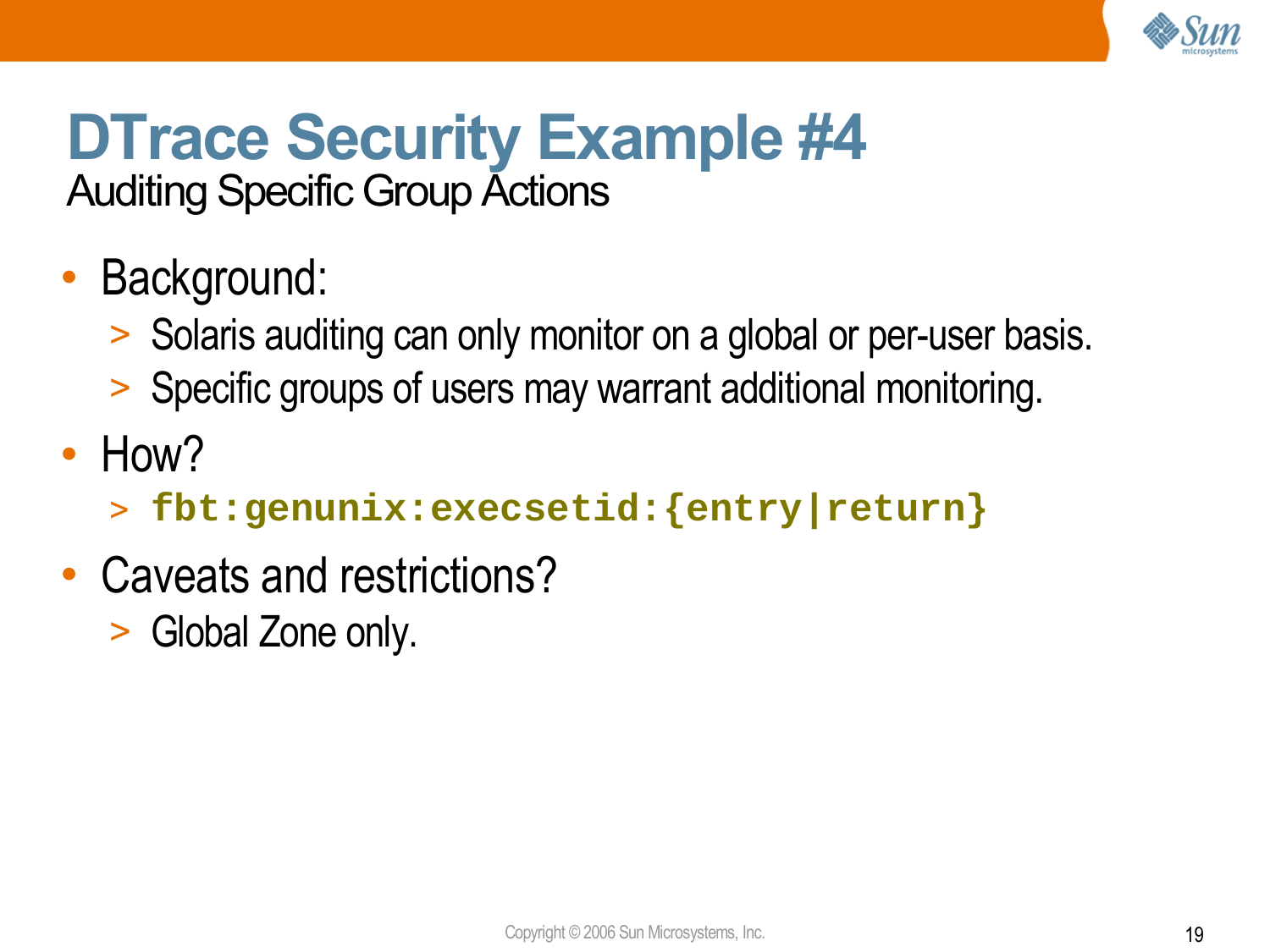

## DTrace Example #4 Audit Group Actions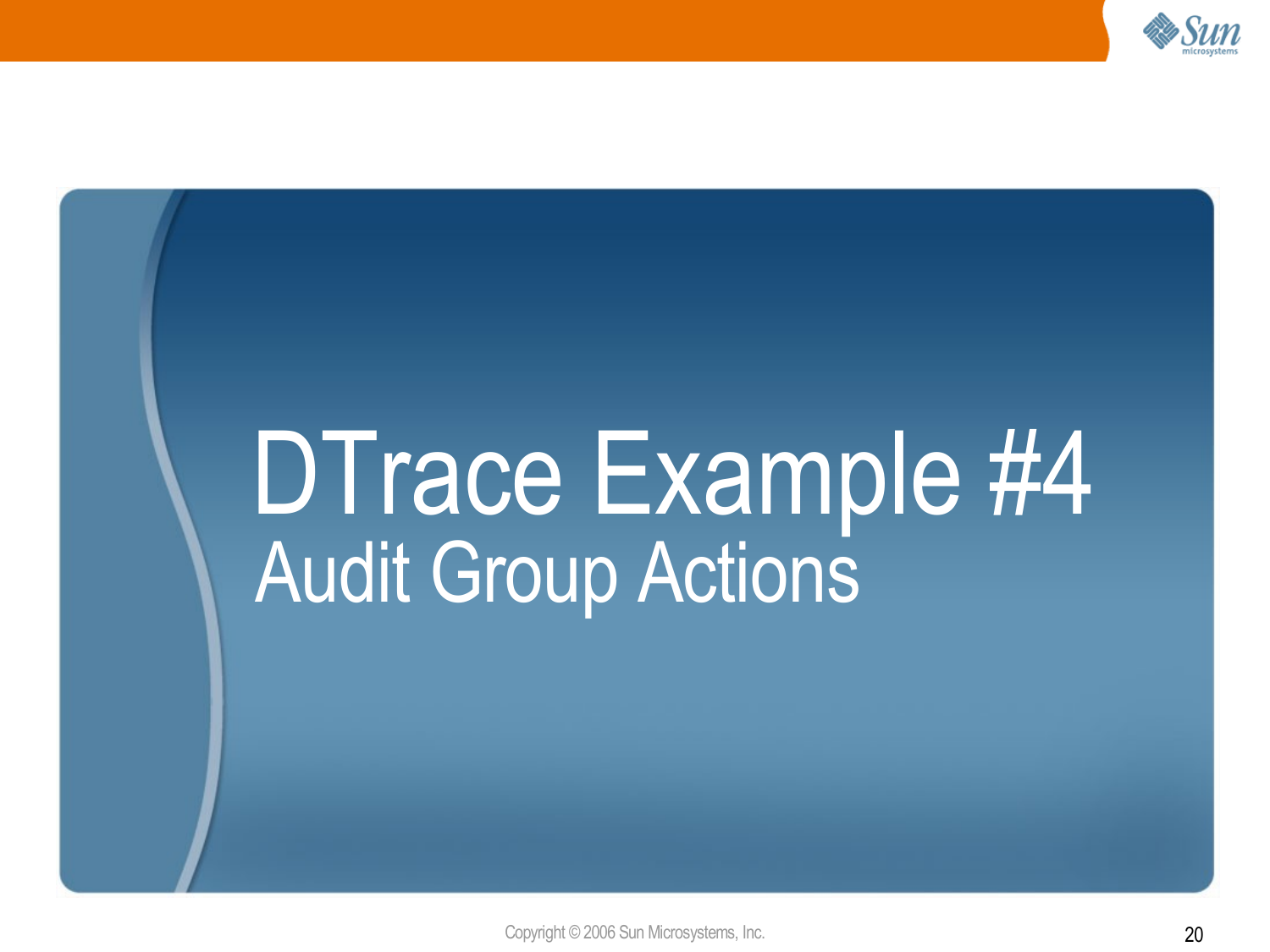

#### **DTrace Security Example #5** Detect Outbound Socket Connections

- Background:
	- > Some services should never need to initiate outbound network connections. There is no way to specifically target these services using Solaris auditing.
- How?
	- > **fbt:ip:tcp\_connect:entry**
- Caveats and restrictions?
	- > Global Zone only.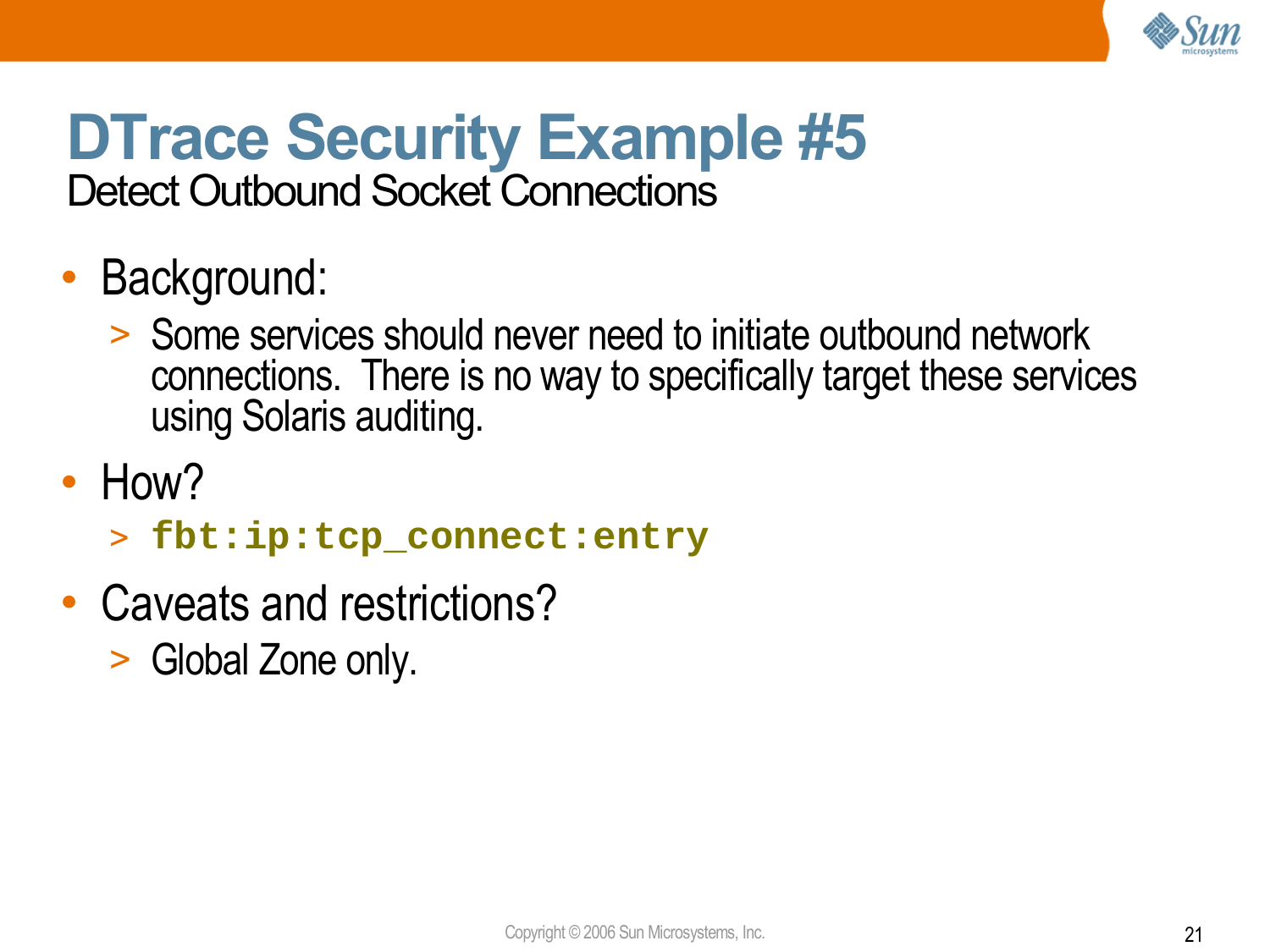

## DTrace Example #5 Outbound Socket Connections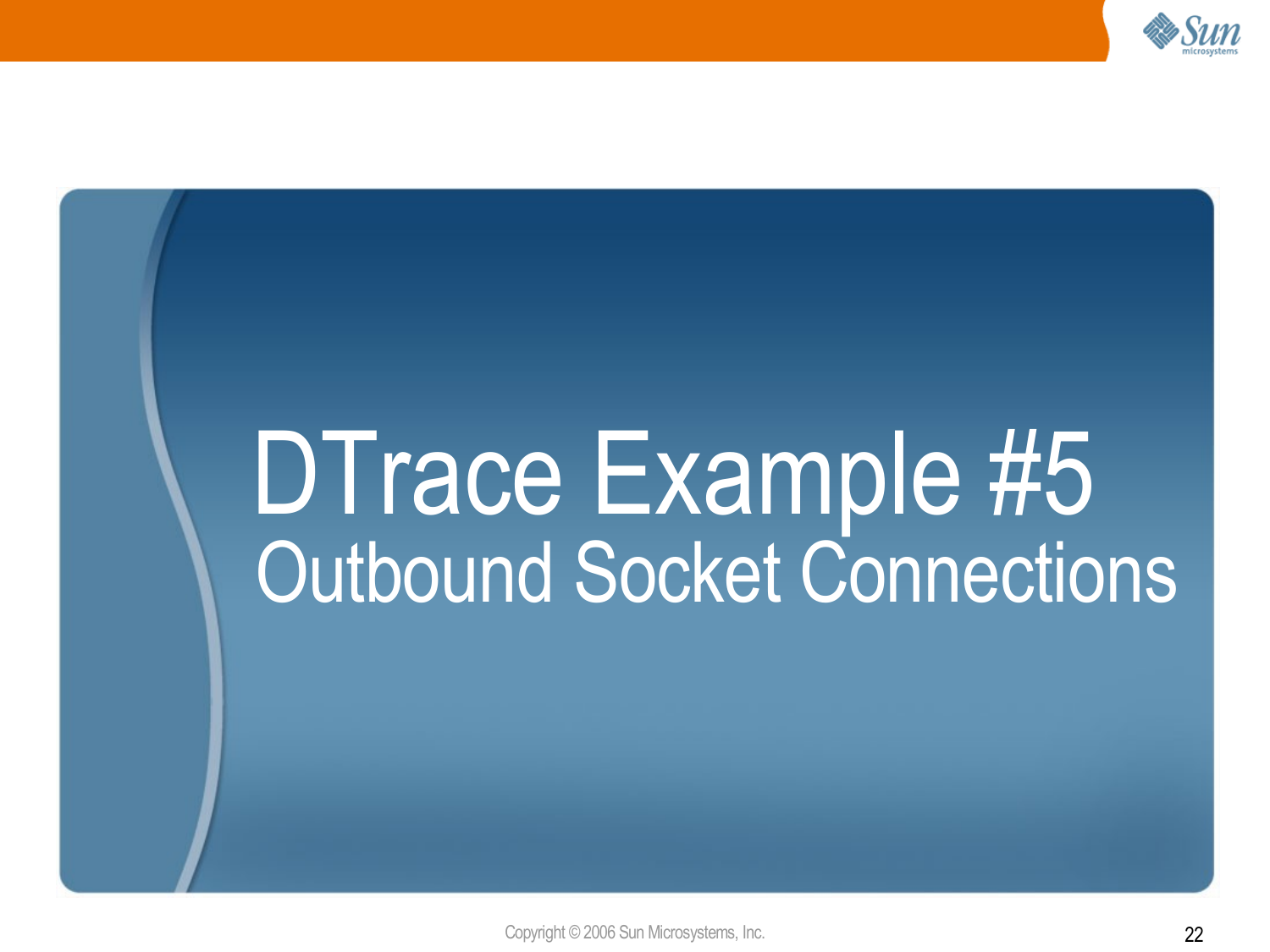

## **DTrace Security Example #6**

Detect Promiscuous Mode Transitions

- Background:
	- > Attackers often enable network sniffers after compromising a system in order to collect passwords and other data that could be useful for theft or for staging follow-up attacks.
- How?
	- > **fbt::mac\_promisc\_set:entry**
- Caveats and restrictions?
	- > Global Zone only.
- Special thanks:
	- > Efi Batchev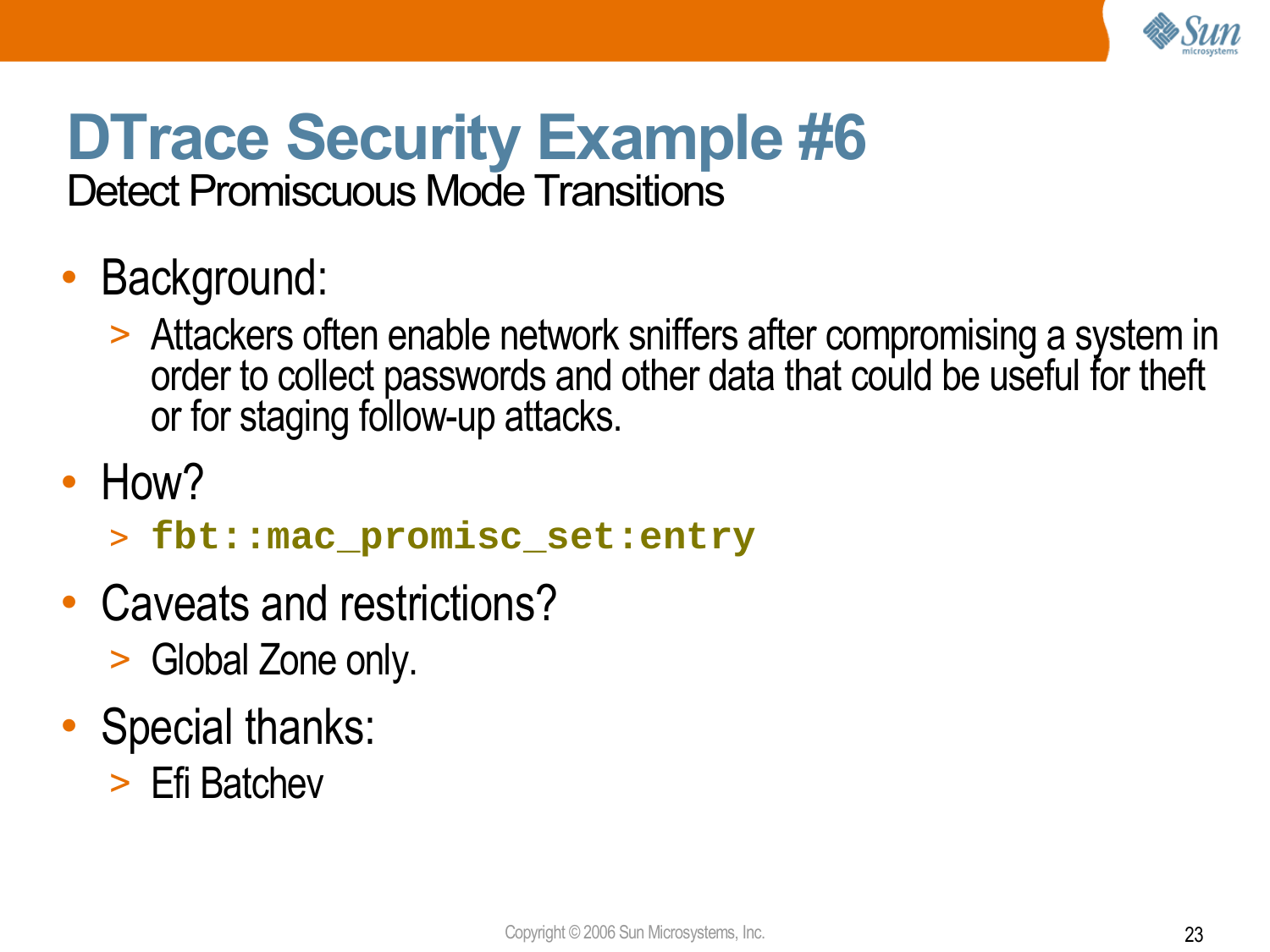

## DTrace Example #6 Promiscuous Mode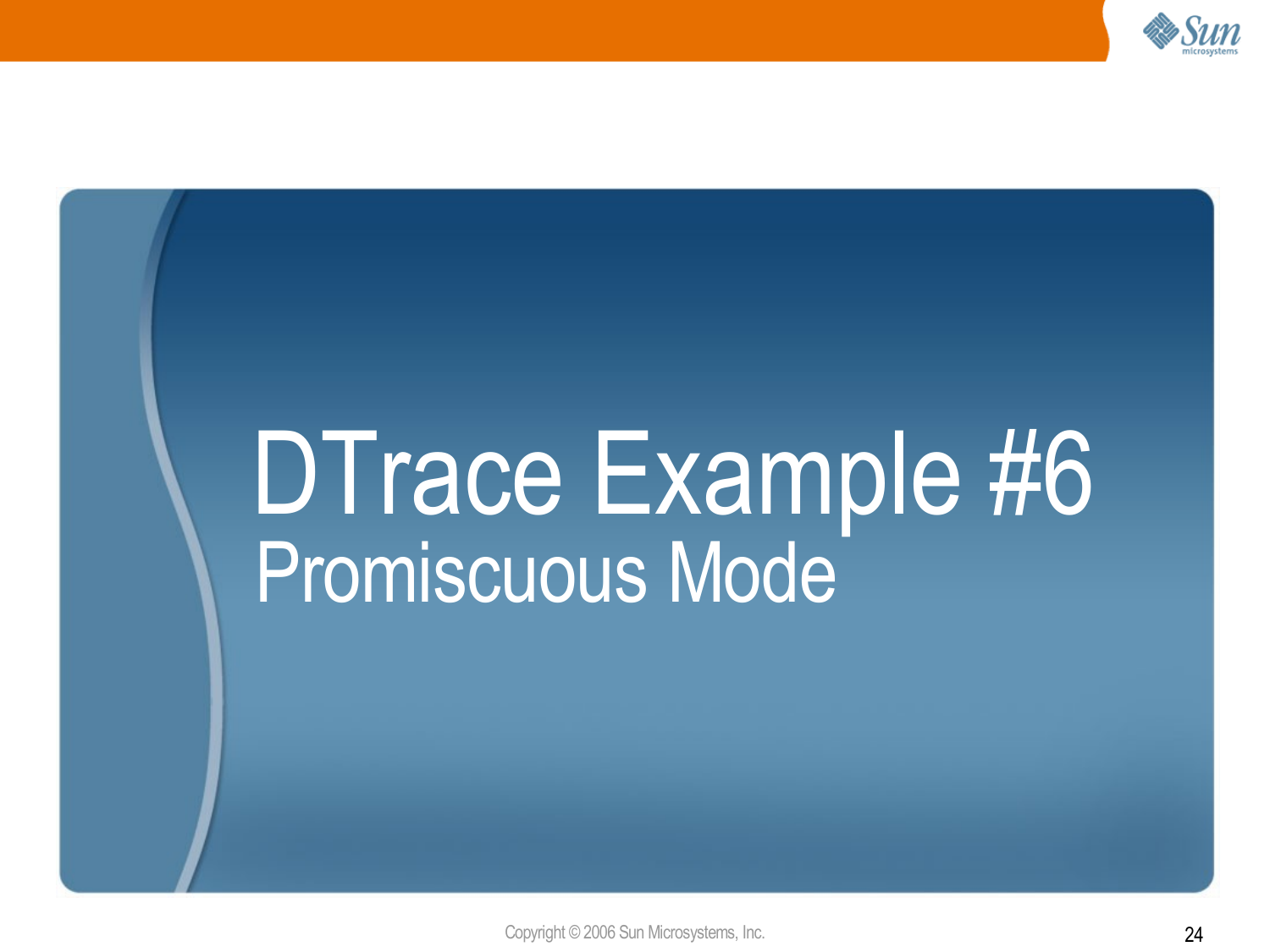

## **Automating and Integrating**

- Automating DTrace Security Monitoring > SMF! (e.g., Solaris Secure by Default)
- Automating Log File Rotation
	- > **logadm(1M)**
- Integrating with Security Event Management Platforms
	- > Redirect DTrace output to a file:
		- > **freopen("/path/to/file")** / **ftruncate()**
		- > **printf("...")**
	- > Send DTrace messages to SYSLOG:

> **system("/usr/bin/logger ...")**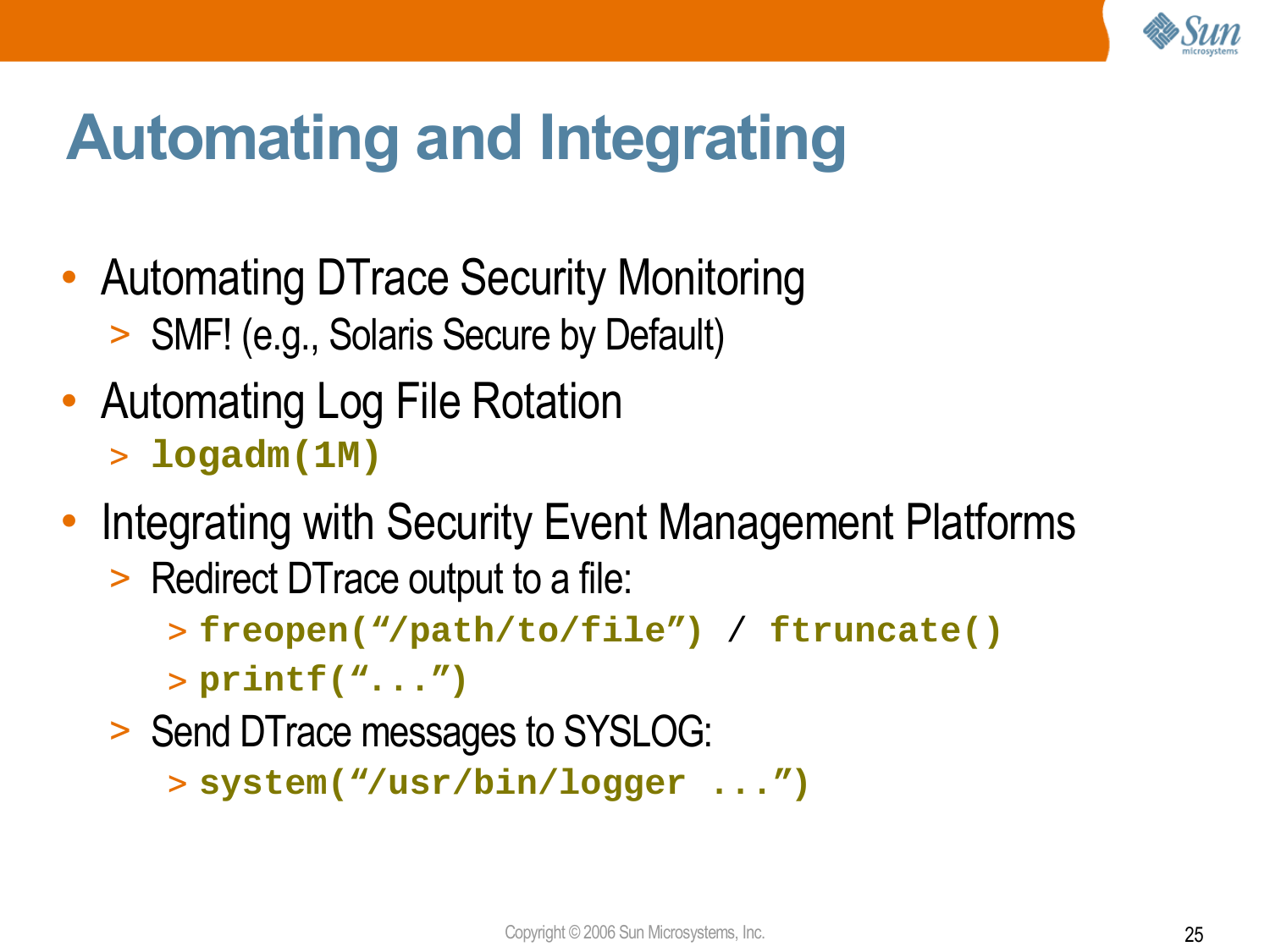

### **Summary**

DTrace is an incredibly powerful tool for observing security events on Solaris systems.



1

DTrace complements Solaris Auditing providing a way to observe more targeted security events.



All the cool kids are using DTrace. You should too! Let us know what ideas you come up with!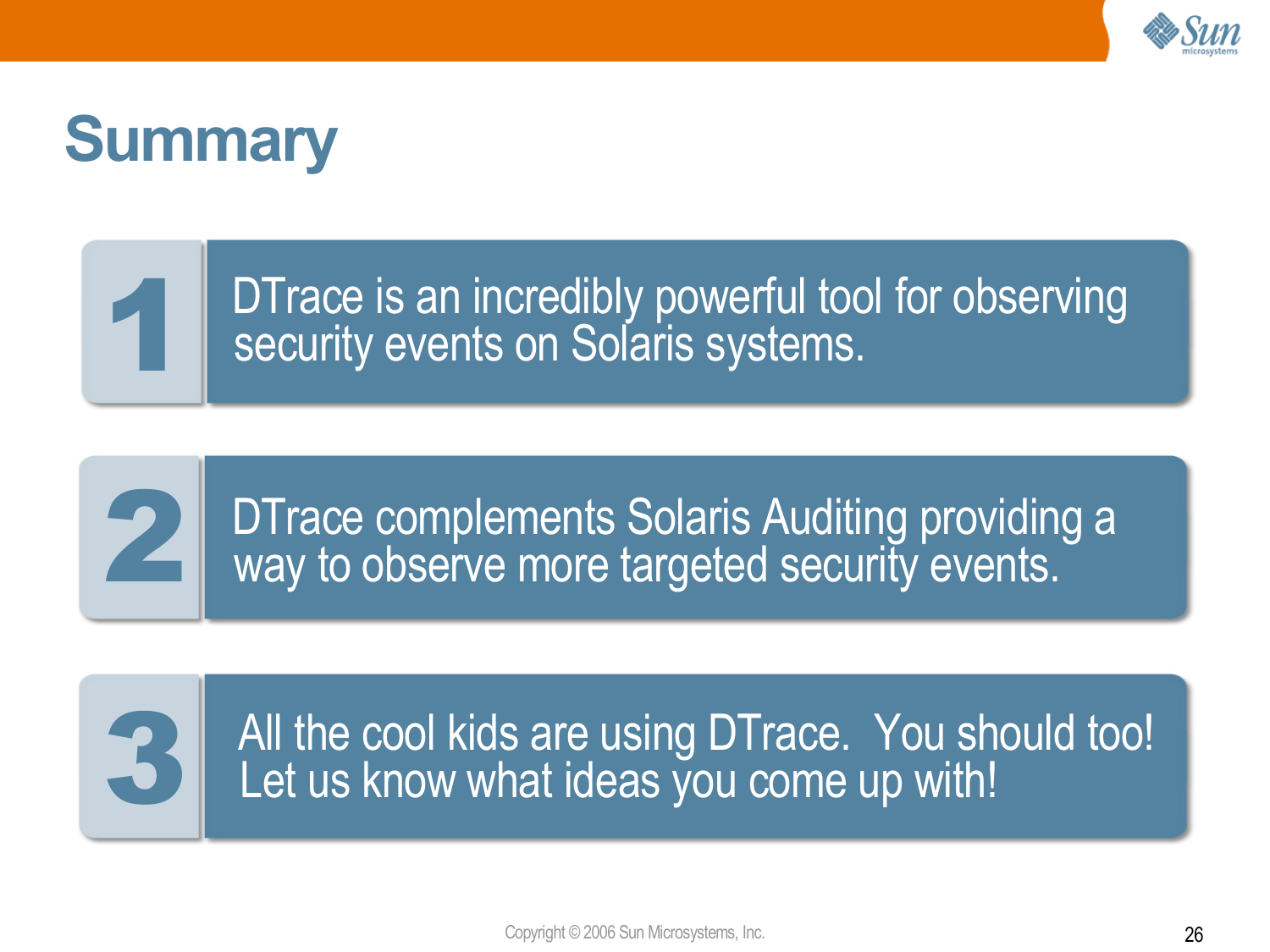

## **For More Information**

- Sun Security Home
	- > <http://www.sun.com/security>
- OpenSolaris Security Community
	- > <http://www.opensolaris.org/os/community/security>
- OpenSolaris DTrace Community
	- > <http://www.opensolaris.org/os/community/dtrace>
- Solaris Internals Mauro & McDougall
	- > http://www.solarisinternals.com
- Brendan Gregg's DTrace Tools
	- > <http://www.brendangregg.com/dtrace.html>